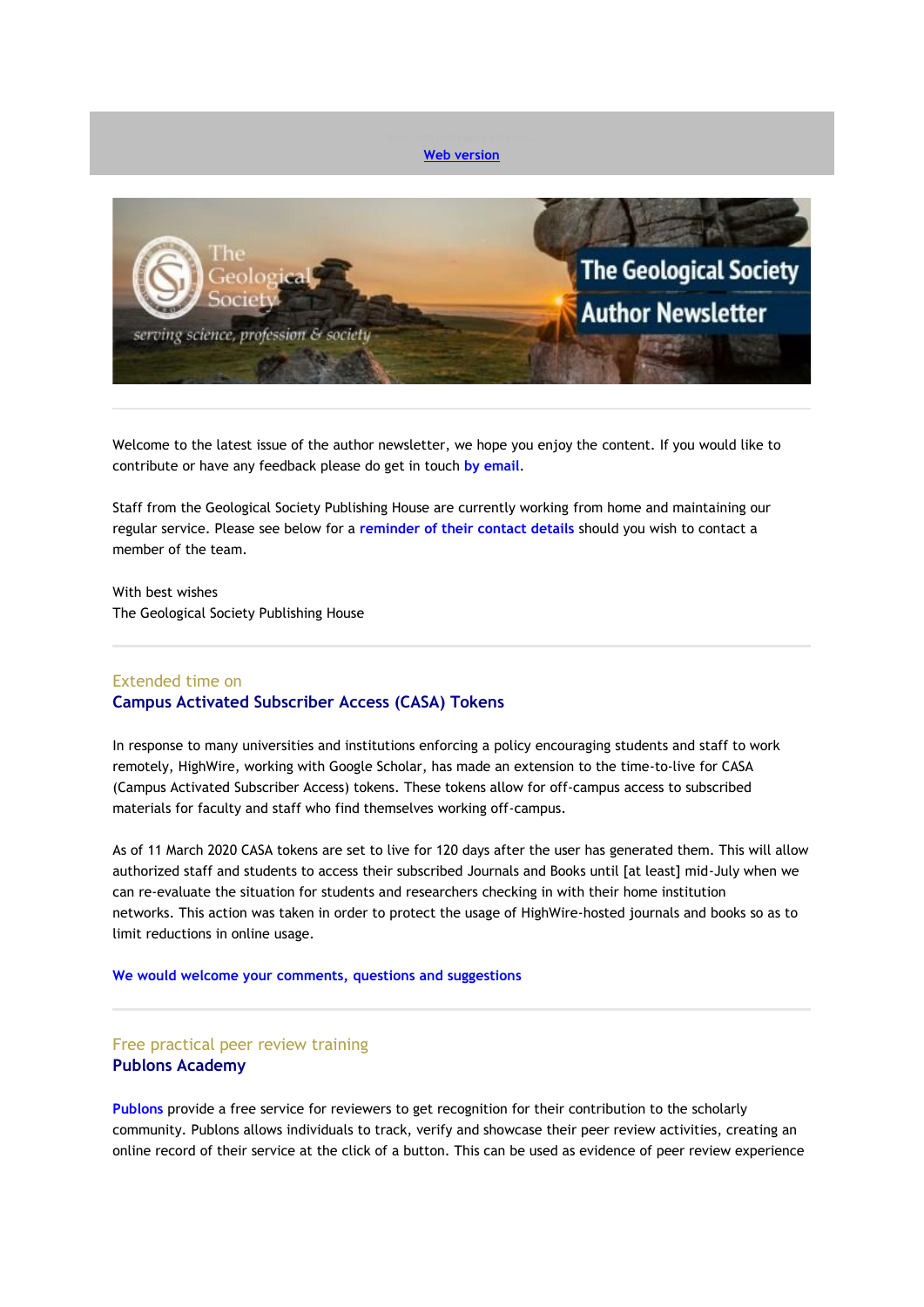and expertise in job applications, performance evaluations and funding applications. Publons also offer '**[The Publons Academy](https://eur01.safelinks.protection.outlook.com/?url=http%3A%2F%2Fgeologicalsociety.msgfocus.com%2Fc%2F14ih1O8ApSWTi5HeZQZV&data=02%7C01%7Clucy.pullen%40geolsoc.org.uk%7Cb78d5c55995345ca5d8508d7f5b59d4b%7C8793af0570194bd4bcbe1895301e92f9%7C0%7C0%7C637248032685790295&sdata=GH59dNAZ2TIvY8I0DhnqL%2BcSR2mlmBS43cvm%2FVi2DMw%3D&reserved=0)**' which is a free practical peer review training course to teach you the core competencies and skills needed to be a peer reviewer. Designed for early career researchers the course will help you to fully understand the peer review process, connect with editors at relevant journals and break into a world of expert peer reviewers. The course is free and on demand, with ten modules that include writing real reviews. **[Sign up for Publons Academy online](https://eur01.safelinks.protection.outlook.com/?url=http%3A%2F%2Fgeologicalsociety.msgfocus.com%2Fc%2F14ih3mePaWWScQ63eiB2&data=02%7C01%7Clucy.pullen%40geolsoc.org.uk%7Cb78d5c55995345ca5d8508d7f5b59d4b%7C8793af0570194bd4bcbe1895301e92f9%7C0%7C0%7C637248032685790295&sdata=zrJXT%2F0WKsQKaM6USvXWZny6gakhQGlm2A%2BVTCMb3GY%3D&reserved=0)**

#### **Top Tips from the Production Team**



**[Read more](https://eur01.safelinks.protection.outlook.com/?url=http%3A%2F%2Fgeologicalsociety.msgfocus.com%2Fc%2F14ih6sriH4WQ2kTFHbNg&data=02%7C01%7Clucy.pullen%40geolsoc.org.uk%7Cb78d5c55995345ca5d8508d7f5b59d4b%7C8793af0570194bd4bcbe1895301e92f9%7C0%7C0%7C637248032685800242&sdata=epo4q7hOTY%2BIyE5h0fbEIXsGL2uWfBjtXWwmNo%2FC4zQ%3D&reserved=0)**

#### Data and software references – everything you need to know

When you write a paper for one of our books or journals, we encourage you to refer to underlying or relevant datasets or software, citing them in the text and including them as a full reference in the References section of your paper. You should always consider data and software to be citable products of your research. As a signatory to COPDESS' **[statement of commitment](https://eur01.safelinks.protection.outlook.com/?url=http%3A%2F%2Fgeologicalsociety.msgfocus.com%2Fc%2F14ih80xxs8WOX5itVDon&data=02%7C01%7Clucy.pullen%40geolsoc.org.uk%7Cb78d5c55995345ca5d8508d7f5b59d4b%7C8793af0570194bd4bcbe1895301e92f9%7C0%7C0%7C637248032685810197&sdata=ZSGHFlkifa%2BTNjtD%2FjCibkHugeUAE%2FyxgicuR8p2pFg%3D&reserved=0)** and a society devoted to advancing the geosciences, the Geological Society of London also encourages you to make your own data available and archived in an appropriate publicly accessible repository. We can link to these data in the paper and can archive them for you in our Figshare portal as 'Supplementary material' if you haven't already deposited your data in a community-approved repository. Check out our data policy **[here](https://eur01.safelinks.protection.outlook.com/?url=http%3A%2F%2Fgeologicalsociety.msgfocus.com%2Fc%2F14ih9yDMdcWNRPHia4Zu&data=02%7C01%7Clucy.pullen%40geolsoc.org.uk%7Cb78d5c55995345ca5d8508d7f5b59d4b%7C8793af0570194bd4bcbe1895301e92f9%7C0%7C0%7C637248032685810197&sdata=v1ysc54p0IQZqqqzfN857ls936kEJ%2BGMcPb4S6NSE9I%3D&reserved=0)** for further information on suitable repositories...**[continue reading](https://eur01.safelinks.protection.outlook.com/?url=http%3A%2F%2Fgeologicalsociety.msgfocus.com%2Fc%2F14ihcEQfJkWLHkuUCYbI&data=02%7C01%7Clucy.pullen%40geolsoc.org.uk%7Cb78d5c55995345ca5d8508d7f5b59d4b%7C8793af0570194bd4bcbe1895301e92f9%7C0%7C0%7C637248032685810197&sdata=AYt4%2BJdSV3hgvL%2FiDdXPG%2Fhj060Ja0Oe1K%2Bc%2FeLH3g8%3D&reserved=0)**

The production team

#### **[View all top tips from the production team](https://eur01.safelinks.protection.outlook.com/?url=http%3A%2F%2Fgeologicalsociety.msgfocus.com%2Fc%2F14ihecWuuoWKC4TIRpMP&data=02%7C01%7Clucy.pullen%40geolsoc.org.uk%7Cb78d5c55995345ca5d8508d7f5b59d4b%7C8793af0570194bd4bcbe1895301e92f9%7C0%7C0%7C637248032685820163&sdata=G8wC%2F2FGvzo8PVITkWUqDZJGZfktPmHP5KpH1XjbO6s%3D&reserved=0)**

#### **Congratulations to our Award Winners**

#### Top reviewers 2019

The Geological Society of London relies on the goodwill of our volunteer reviewers to assess the vast number of submissions we receive each year. As a special thank you for these efforts, we have selected two top reviewers who have helped on multiple GSL publications. For 2019, **Kiichiro Kawamura** (Yamaguchi University, Japan) and **Charlotte Adams** (Durham University, UK) have been recognized as the GSL top reviewers. Special acknowledgements go to Dennis Arne (Telemark Geosciences, Australia), Martin Griffin (Amec Foster Wheeler, UK), Derek Briggs (Yale University, USA), Neil Meadows (Redrock Associates International Ltd., UK) and Amanda Owen (University of Glasgow, UK). **[A full list of the reviewers in 2019 can be found here](https://eur01.safelinks.protection.outlook.com/?url=http%3A%2F%2Fgeologicalsociety.msgfocus.com%2Fc%2F14ihfL2JfsWJwPix5RnW&data=02%7C01%7Clucy.pullen%40geolsoc.org.uk%7Cb78d5c55995345ca5d8508d7f5b59d4b%7C8793af0570194bd4bcbe1895301e92f9%7C0%7C0%7C637248032685820163&sdata=5WygEb%2FOx0bqQ49dI4hMRo5F44rynxpKpjfr%2BdWe%2F%2Bk%3D&reserved=0)**

#### *Journal of the Geological Society* Early Career award and top reviewer 2019

The Journal of the Geological Society (JGS) is pleased to announce that **Beverly Coldwell** has been named the JGS Early Career winner 2019 for her paper '*[Evaluating the influence of meteorite impact events on global](https://eur01.safelinks.protection.outlook.com/?url=http%3A%2F%2Fgeologicalsociety.msgfocus.com%2Fc%2F14ihhj8Y0wWIrzHlkiZ3&data=02%7C01%7Clucy.pullen%40geolsoc.org.uk%7Cb78d5c55995345ca5d8508d7f5b59d4b%7C8793af0570194bd4bcbe1895301e92f9%7C0%7C0%7C637248032685820163&sdata=aNg2CTG11vkaXHixUrP%2Bw4Kdj5dxPa5Uz6GIo02At2U%3D&reserved=0)  [potassium feldspar availability to the atmosphere since 600](https://eur01.safelinks.protection.outlook.com/?url=http%3A%2F%2Fgeologicalsociety.msgfocus.com%2Fc%2F14ihhj8Y0wWIrzHlkiZ3&data=02%7C01%7Clucy.pullen%40geolsoc.org.uk%7Cb78d5c55995345ca5d8508d7f5b59d4b%7C8793af0570194bd4bcbe1895301e92f9%7C0%7C0%7C637248032685820163&sdata=aNg2CTG11vkaXHixUrP%2Bw4Kdj5dxPa5Uz6GIo02At2U%3D&reserved=0) Ma*'.

JGS would also like to thank all of its reviewers in 2019 and in particular, we would like to thank **Robert Gaines** (Pomona College, USA), the JGS top reviewer of 2019. The top reviewer award is based on editor feedback, timeliness and number of reviews completed. Other notable reviewers include Kathryn Cutts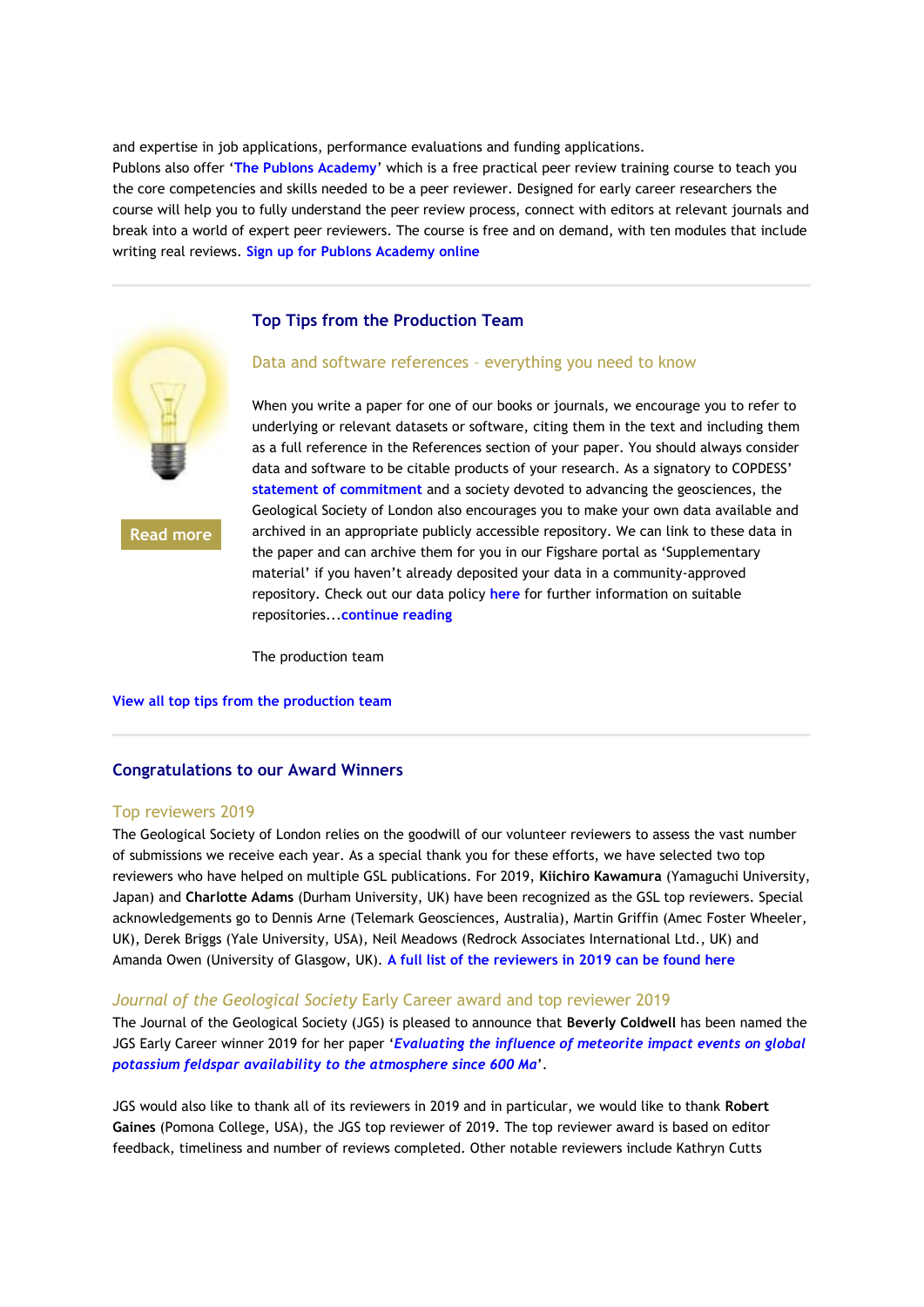(Universidade Federal de Ouro Preto, Brazil), Chong Ma (Auburn University, USA), Andrea Artoni (Università degli Studi di Parma, Italy), Chris Jackson (Imperial College, London, UK) and Teal Riley (British Antarctic Survey, UK).

# *Quarterly Journal of Engineering Geology and Hydrogeology t*op reviewer award 2019 and the winner of the William Dearman Early career author award

*Quarterly Journal of Engineering Geology and Hydrogeology* (QJEGH) is pleased to announce the reviewer of the year was awarded to **Lei Huang**. Special mention for excellent reviews also goes to Murray Reid, Vanessa Banks, Leon Black and Paola Gattinoni.

The winner of the QJEGH William Dearman Early Career Author award is **Giona Preisig** for his paper entitled '*[Long-term effects of deep-seated landslides on transportation infrastructures: a case study from the](https://eur01.safelinks.protection.outlook.com/?url=http%3A%2F%2Fgeologicalsociety.msgfocus.com%2Fc%2F14ihiRfcLAWHmk69yKAa&data=02%7C01%7Clucy.pullen%40geolsoc.org.uk%7Cb78d5c55995345ca5d8508d7f5b59d4b%7C8793af0570194bd4bcbe1895301e92f9%7C0%7C0%7C637248032685830112&sdata=lp4wiSXhrZIx0lt4sTP%2FPFLihYFsn%2Fk0F1f4XVvg4gc%3D&reserved=0)  [Swiss Jura Mountains](https://eur01.safelinks.protection.outlook.com/?url=http%3A%2F%2Fgeologicalsociety.msgfocus.com%2Fc%2F14ihiRfcLAWHmk69yKAa&data=02%7C01%7Clucy.pullen%40geolsoc.org.uk%7Cb78d5c55995345ca5d8508d7f5b59d4b%7C8793af0570194bd4bcbe1895301e92f9%7C0%7C0%7C637248032685830112&sdata=lp4wiSXhrZIx0lt4sTP%2FPFLihYFsn%2Fk0F1f4XVvg4gc%3D&reserved=0)*'.

Congratulations to all winners and thank you to all reviewers in 2019!

## **Journal Thematic Collections**



#### Deadline Approaching

*Geochemistry, Exploration, Environment, Analysis* is calling for papers to be submitted to 'Big Data Advances in Exploration and Environment Geochemistry', please submit by 30 April 2020. **[More information can be](https://eur01.safelinks.protection.outlook.com/?url=http%3A%2F%2Fgeologicalsociety.msgfocus.com%2Fc%2F14ihlXrGhIWFbOTM1DMo&data=02%7C01%7Clucy.pullen%40geolsoc.org.uk%7Cb78d5c55995345ca5d8508d7f5b59d4b%7C8793af0570194bd4bcbe1895301e92f9%7C0%7C0%7C637248032685840066&sdata=EFI8NIHIr1krPLq1TCBovZIpi9%2BSptXH0X%2BVfvUbRno%3D&reserved=0)  [found here](https://eur01.safelinks.protection.outlook.com/?url=http%3A%2F%2Fgeologicalsociety.msgfocus.com%2Fc%2F14ihlXrGhIWFbOTM1DMo&data=02%7C01%7Clucy.pullen%40geolsoc.org.uk%7Cb78d5c55995345ca5d8508d7f5b59d4b%7C8793af0570194bd4bcbe1895301e92f9%7C0%7C0%7C637248032685840066&sdata=EFI8NIHIr1krPLq1TCBovZIpi9%2BSptXH0X%2BVfvUbRno%3D&reserved=0)**



## New Thematic Collection in *Petroleum Geoscience: The international journal of geoenergy and applied earth science*

The *Petroleum Geoscience* thematic collection 'Mechanics of salt systems: state of the field in numerical methods' is now complete. This thematic collection presents studies that employ numerical methods to understand the mechanics associated with salt systems. The collection captures some of the latest developments in modelling micro- and macro-structural salt behaviour, as well as the interaction between salt and basin sediments. The presented studies provide insights into halokinesis, deformation, pore pressure, and stress in wall rocks, and their implications for trap integrity and the viability of underground storage systems. **[View the Collection](https://eur01.safelinks.protection.outlook.com/?url=http%3A%2F%2Fgeologicalsociety.msgfocus.com%2Fc%2F14ihp3E9NQWD1jHouwYC&data=02%7C01%7Clucy.pullen%40geolsoc.org.uk%7Cb78d5c55995345ca5d8508d7f5b59d4b%7C8793af0570194bd4bcbe1895301e92f9%7C0%7C0%7C637248032685840066&sdata=putuz6nGRBqXJX5AW7ZT8v3rgBuNHGCT66xyJ%2BLVK%2FA%3D&reserved=0)  [here](https://eur01.safelinks.protection.outlook.com/?url=http%3A%2F%2Fgeologicalsociety.msgfocus.com%2Fc%2F14ihp3E9NQWD1jHouwYC&data=02%7C01%7Clucy.pullen%40geolsoc.org.uk%7Cb78d5c55995345ca5d8508d7f5b59d4b%7C8793af0570194bd4bcbe1895301e92f9%7C0%7C0%7C637248032685840066&sdata=putuz6nGRBqXJX5AW7ZT8v3rgBuNHGCT66xyJ%2BLVK%2FA%3D&reserved=0)**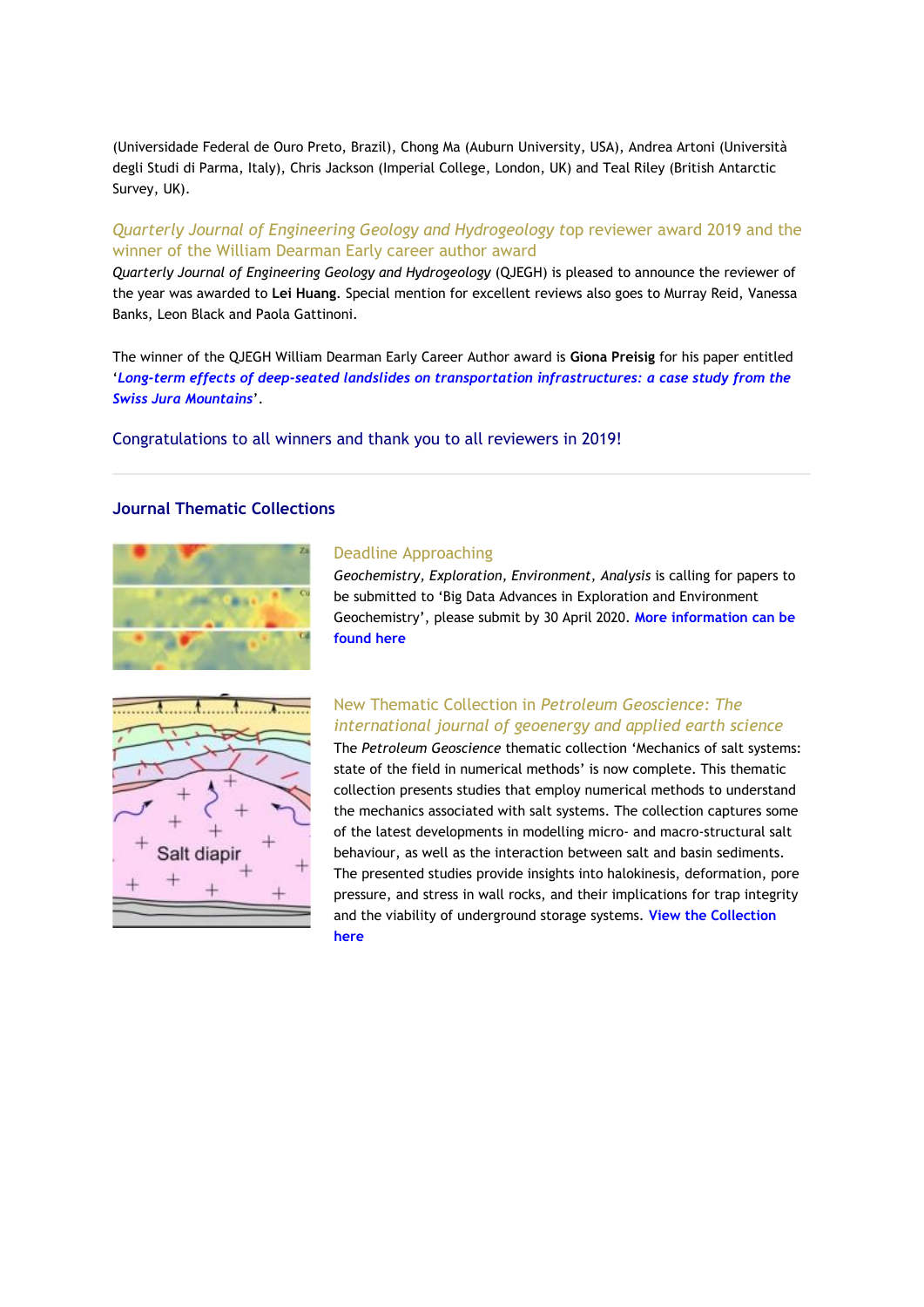

## First part of Thematic Collection Published

The February issue of the *Quarterly Journal of Engineering Geology and Hydrogeology* contains the first part of the Measurement and monitoring thematic collection. Digital, real-time, acquisition of environmental data, and the computing capacity to process those data, have revolutionized the way that environmental science can be undertaken. All these data streams rely on sensors and monitoring installations for the raw inputs. This thematic collection of papers explores the range of methods and instrumentation now available to engineering geologists and hydrogeologists. **[View the collection here](https://eur01.safelinks.protection.outlook.com/?url=http%3A%2F%2Fgeologicalsociety.msgfocus.com%2Fc%2F14ihtHWS52WzLyTPbRLX&data=02%7C01%7Clucy.pullen%40geolsoc.org.uk%7Cb78d5c55995345ca5d8508d7f5b59d4b%7C8793af0570194bd4bcbe1895301e92f9%7C0%7C0%7C637248032685850025&sdata=YBP3HJDBvHhjqmEkW%2BaYlgbhBxXk0tHDadW58tW7TuA%3D&reserved=0)**

# **Heartiest congratulations to the authors of the most read papers in January 2020 in the Lyell Collection**



## **Journal of the Geological Society**

**[The nature and age of basement host rocks and fissure fills in the Lancaster field](https://eur01.safelinks.protection.outlook.com/?url=http%3A%2F%2Fgeologicalsociety.msgfocus.com%2Fc%2F14ihwO9lBaWxB3HrEKYb&data=02%7C01%7Clucy.pullen%40geolsoc.org.uk%7Cb78d5c55995345ca5d8508d7f5b59d4b%7C8793af0570194bd4bcbe1895301e92f9%7C0%7C0%7C637248032685859980&sdata=sMPh3HJkJ%2Bx7gxkJoEB%2BGG4IMGY7i5cQMfXHpAoVoiA%3D&reserved=0)  [fractured reservoir, West of Shetland](https://eur01.safelinks.protection.outlook.com/?url=http%3A%2F%2Fgeologicalsociety.msgfocus.com%2Fc%2F14ihwO9lBaWxB3HrEKYb&data=02%7C01%7Clucy.pullen%40geolsoc.org.uk%7Cb78d5c55995345ca5d8508d7f5b59d4b%7C8793af0570194bd4bcbe1895301e92f9%7C0%7C0%7C637248032685859980&sdata=sMPh3HJkJ%2Bx7gxkJoEB%2BGG4IMGY7i5cQMfXHpAoVoiA%3D&reserved=0)**

By R. E. Holdsworth, R. Trice, K. Hardman, K. J. W. McCaffrey, A. Morton, D. Frei, E. Dempsey, A. Bird and S. Rogers



## **Quarterly Journal of Engineering Geology and Hydrogeology**

**[Heavy hydrocarbon fate and transport in the environment](https://eur01.safelinks.protection.outlook.com/?url=http%3A%2F%2Fgeologicalsociety.msgfocus.com%2Fc%2F14ihzUlP7iWvqyv47Eap&data=02%7C01%7Clucy.pullen%40geolsoc.org.uk%7Cb78d5c55995345ca5d8508d7f5b59d4b%7C8793af0570194bd4bcbe1895301e92f9%7C0%7C0%7C637248032685869941&sdata=jGtsqxQW%2FLPZWCYc4nGtQcjgPten0P5Daz%2BaaAqEaaE%3D&reserved=0)**

By David M. Brown, Matthijs Bonte, Richard Gill, James Dawick and Peter J. Boogaard



# **Petroleum Geoscience: the international journal of geoenergy and applied earth science**

**[Geoscience and decarbonization: current status and future directions](https://eur01.safelinks.protection.outlook.com/?url=http%3A%2F%2Fgeologicalsociety.msgfocus.com%2Fc%2F14ihD0yiDqWtg3iGAxmD&data=02%7C01%7Clucy.pullen%40geolsoc.org.uk%7Cb78d5c55995345ca5d8508d7f5b59d4b%7C8793af0570194bd4bcbe1895301e92f9%7C0%7C0%7C637248032685869941&sdata=Oap1flBowbjQ2WjKsEu4ZLeLIYYedf2uCCaGNhajq5g%3D&reserved=0)**

By Michael H. Stephenson, Philip Ringrose, Sebastian Geiger, Michael Bridden and David Schofield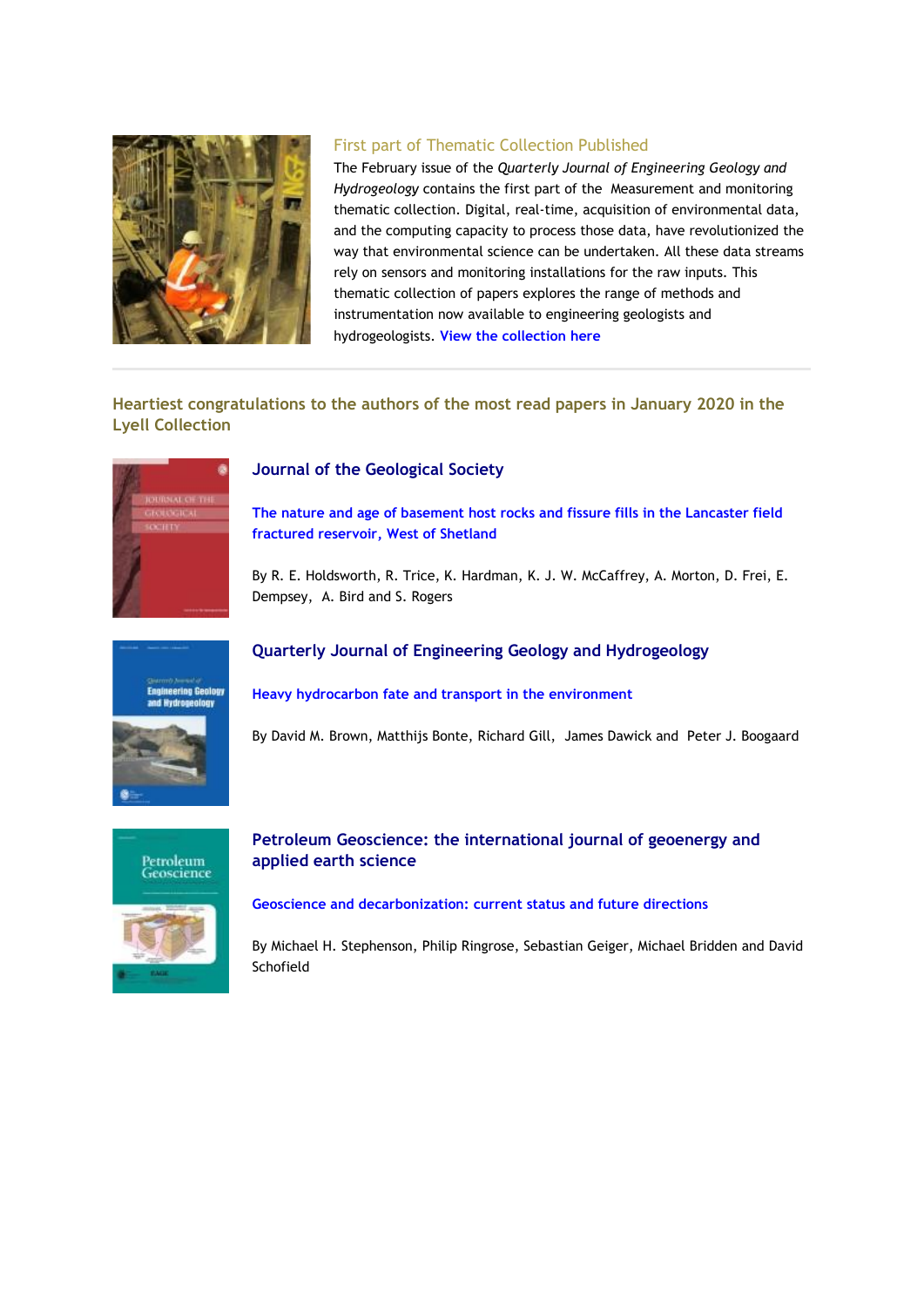

## **Geochemistry: Exploration, Environment, Analysis**

**[State-of-the-Art Analysis of Geochemical Data for Mineral Exploration](https://eur01.safelinks.protection.outlook.com/?url=http%3A%2F%2Fgeologicalsociety.msgfocus.com%2Fc%2F14ihG6KM9yWr5y6j3qyR&data=02%7C01%7Clucy.pullen%40geolsoc.org.uk%7Cb78d5c55995345ca5d8508d7f5b59d4b%7C8793af0570194bd4bcbe1895301e92f9%7C0%7C0%7C637248032685879896&sdata=fnwKsbbGpyJmtHPsYGKZa9ozzRi%2F0jDAuttbH8egOUU%3D&reserved=0)**

By E.C. Grunsky and P. de Caritat

Secritish Journal  $n$ GEOLOGY

## **Scottish Journal of Geology**



# **[Ice-Rafting in Lakes in the early Neoproterozoic: Dropstones in the Diabaig](https://eur01.safelinks.protection.outlook.com/?url=http%3A%2F%2Fgeologicalsociety.msgfocus.com%2Fc%2F14ihKL3uqKWnPNiJKLmc&data=02%7C01%7Clucy.pullen%40geolsoc.org.uk%7Cb78d5c55995345ca5d8508d7f5b59d4b%7C8793af0570194bd4bcbe1895301e92f9%7C0%7C0%7C637248032685889847&sdata=1eghRIyilq6EYyslOPNOBabtSeAWwZpRouED3kze%2FKo%3D&reserved=0)  [Formation, Torridon Group, NW Scotland](https://eur01.safelinks.protection.outlook.com/?url=http%3A%2F%2Fgeologicalsociety.msgfocus.com%2Fc%2F14ihKL3uqKWnPNiJKLmc&data=02%7C01%7Clucy.pullen%40geolsoc.org.uk%7Cb78d5c55995345ca5d8508d7f5b59d4b%7C8793af0570194bd4bcbe1895301e92f9%7C0%7C0%7C637248032685889847&sdata=1eghRIyilq6EYyslOPNOBabtSeAWwZpRouED3kze%2FKo%3D&reserved=0)**

By Adrian Hartley, Bartosz Kurjanski, Jessica Pugsley and Joseph Armstrong



# **Proceedings of the Yorkshire Geological Society**

**[Sedimentary context and palaeoecology of Gigantoproductus shell beds in the](https://eur01.safelinks.protection.outlook.com/?url=http%3A%2F%2Fgeologicalsociety.msgfocus.com%2Fc%2F14ihNRfXWSWlFi6mdEyq&data=02%7C01%7Clucy.pullen%40geolsoc.org.uk%7Cb78d5c55995345ca5d8508d7f5b59d4b%7C8793af0570194bd4bcbe1895301e92f9%7C0%7C0%7C637248032685899808&sdata=8EIVrBmRHphSiKLiN%2FQU4aQob9aZXHxHEeVlbyzd7hI%3D&reserved=0)  [Mississippian Eyam Limestone Formation, Derbyshire carbonate platform, central](https://eur01.safelinks.protection.outlook.com/?url=http%3A%2F%2Fgeologicalsociety.msgfocus.com%2Fc%2F14ihNRfXWSWlFi6mdEyq&data=02%7C01%7Clucy.pullen%40geolsoc.org.uk%7Cb78d5c55995345ca5d8508d7f5b59d4b%7C8793af0570194bd4bcbe1895301e92f9%7C0%7C0%7C637248032685899808&sdata=8EIVrBmRHphSiKLiN%2FQU4aQob9aZXHxHEeVlbyzd7hI%3D&reserved=0)  [England](https://eur01.safelinks.protection.outlook.com/?url=http%3A%2F%2Fgeologicalsociety.msgfocus.com%2Fc%2F14ihNRfXWSWlFi6mdEyq&data=02%7C01%7Clucy.pullen%40geolsoc.org.uk%7Cb78d5c55995345ca5d8508d7f5b59d4b%7C8793af0570194bd4bcbe1895301e92f9%7C0%7C0%7C637248032685899808&sdata=8EIVrBmRHphSiKLiN%2FQU4aQob9aZXHxHEeVlbyzd7hI%3D&reserved=0)**

By L. S. P. Nolan, L. Angiolini, F. Jadoul, G. Della Porta, S. J. Davies, V. J. Banks, M. H. Stephenson and M. J. Leng



# **Special Publications**

**[The acid crater lake of Taal Volcano, Philippines: hydrogeochemical and](https://eur01.safelinks.protection.outlook.com/?url=http%3A%2F%2Fgeologicalsociety.msgfocus.com%2Fc%2F14ihQXsrt0WjuMTYGxKE&data=02%7C01%7Clucy.pullen%40geolsoc.org.uk%7Cb78d5c55995345ca5d8508d7f5b59d4b%7C8793af0570194bd4bcbe1895301e92f9%7C0%7C0%7C637248032685899808&sdata=yeuzf7ekP63d7Q%2FKJMD2LqKQlutJmC%2BBnuXLI3gM8hs%3D&reserved=0)  [hydroacoustic data related to the 2010](https://eur01.safelinks.protection.outlook.com/?url=http%3A%2F%2Fgeologicalsociety.msgfocus.com%2Fc%2F14ihQXsrt0WjuMTYGxKE&data=02%7C01%7Clucy.pullen%40geolsoc.org.uk%7Cb78d5c55995345ca5d8508d7f5b59d4b%7C8793af0570194bd4bcbe1895301e92f9%7C0%7C0%7C637248032685899808&sdata=yeuzf7ekP63d7Q%2FKJMD2LqKQlutJmC%2BBnuXLI3gM8hs%3D&reserved=0)–11 volcanic unrest**

By Pedro A. Hernández, Gladys V. Melián, Luis Somoza, Mª Carmencita Arpa, Nemesio M. Pérez, Ericson Bariso, Hirochicka Sumino, Eleazar Padrón, Johan C. Varekamp, José Albert-Beltran and Renato Solidum



## **Memoirs**

**[Active tectonics of Myanmar and the Andaman Sea](https://eur01.safelinks.protection.outlook.com/?url=http%3A%2F%2Fgeologicalsociety.msgfocus.com%2Fc%2F14ihU3EUZ8WhkhHB9qWS&data=02%7C01%7Clucy.pullen%40geolsoc.org.uk%7Cb78d5c55995345ca5d8508d7f5b59d4b%7C8793af0570194bd4bcbe1895301e92f9%7C0%7C0%7C637248032685909761&sdata=nK5dYx92hLkuL8D4B%2BI6K2q8M7L3aJu3G18nDHFowro%3D&reserved=0)**

<span id="page-4-0"></span>By R. A. Sloan, J. R. Elliott, M. P. Searle and C. K. Morley

# **Publishing House Staff Contact Details**

**Journal of the Geological Society**: **[Contact Patricia Pantos](mailto:jgs@geolsoc.org.uk)**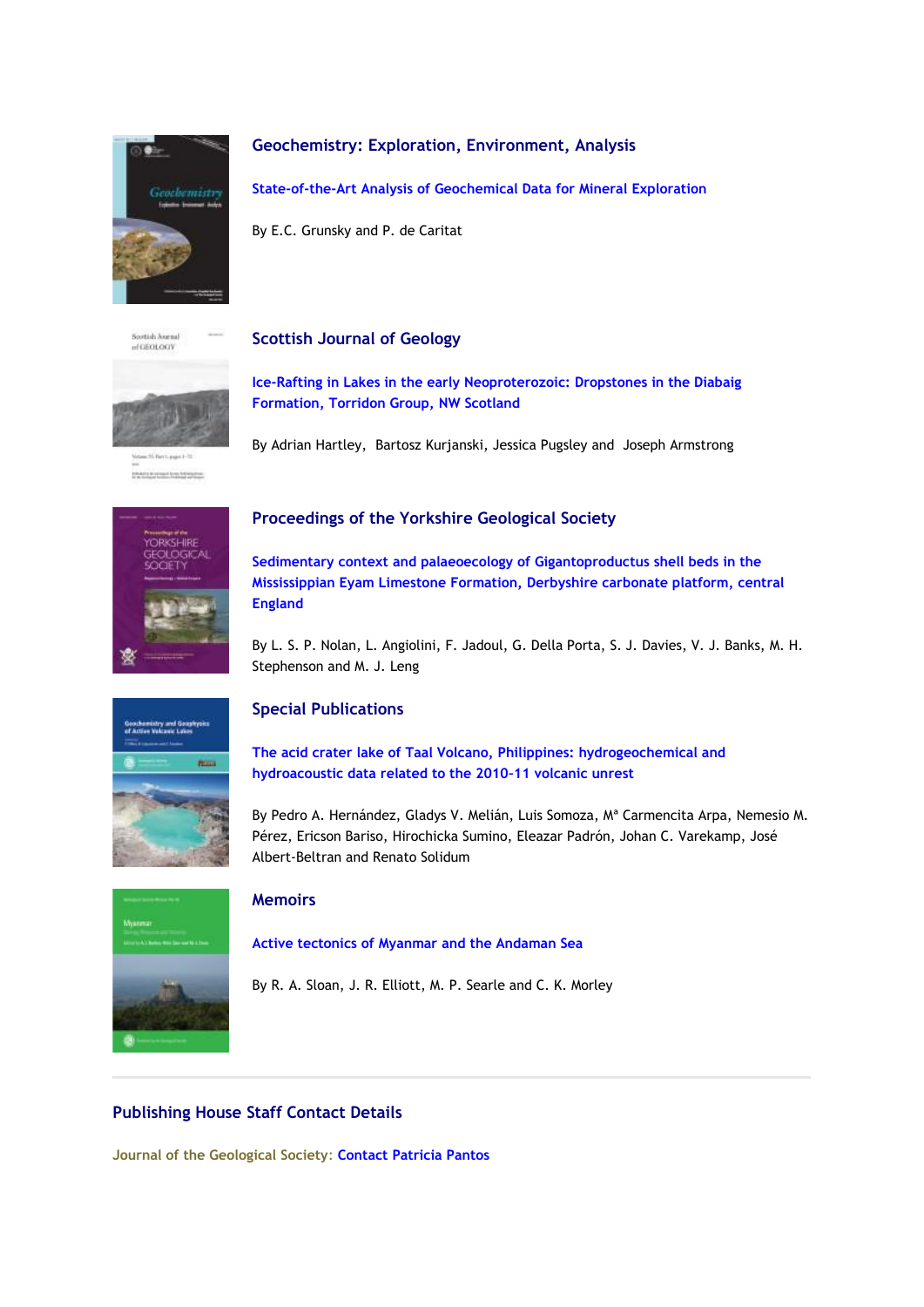**Quarterly Journal of Engineering Geology and Hydrogeology[:](https://eur01.safelinks.protection.outlook.com/?url=http%3A%2F%2Fgeologicalsociety.msgfocus.com%2Fc%2F14ihVBL9KcWgf26pnSxZ&data=02%7C01%7Clucy.pullen%40geolsoc.org.uk%7Cb78d5c55995345ca5d8508d7f5b59d4b%7C8793af0570194bd4bcbe1895301e92f9%7C0%7C0%7C637248032685919713&sdata=yAFuHNkkNgT3Eof6ftCgO67rAWZrLTHjtZ1so6n%2FSos%3D&reserved=0) [Contact Helen Floyd-Walker](https://eur01.safelinks.protection.outlook.com/?url=http%3A%2F%2Fgeologicalsociety.msgfocus.com%2Fc%2F14ihVBL9KcWgf26pnSxZ&data=02%7C01%7Clucy.pullen%40geolsoc.org.uk%7Cb78d5c55995345ca5d8508d7f5b59d4b%7C8793af0570194bd4bcbe1895301e92f9%7C0%7C0%7C637248032685919713&sdata=yAFuHNkkNgT3Eof6ftCgO67rAWZrLTHjtZ1so6n%2FSos%3D&reserved=0) Petroleum Geoscience: [Contact Lucy Bell](mailto:pg@geolsoc.org.uk)**

**Geochemistry: Exploration, Environment, Analysis: [Contact Lucy Bell](mailto:geea@geolsoc.org.uk) Proceedings of the Yorkshire Geological Society: [Contact Lucy Bell](mailto:pygs@geolsoc.org.uk)**

#### **Scottish Journal of Geology: [Contact Patricia Pantos](mailto:sjg@geolsoc.org.uk)**

**Special Publications and memoirs:** To propose a book: **[contact Maggie Simmons](mailto:maggie.simmons@geolsoc.org.uk)** and **[Bethan Phillips](mailto:bethan.phillips@geolsoc.org.uk)**. For queries related to production contact **[Jo Armstrong](mailto:jo.armstrong@geolsoc.org.uk)**, **[Samuel Lickiss](mailto:samuel.lickiss@geolsoc.org.uk)**. **For book submission queries: [Contact](mailto:EditorialOffice@geolsoc.org.uk)  [Tamzin Anderson](mailto:EditorialOffice@geolsoc.org.uk)**.

For anything else email **[hello@geolsoc.org.uk](mailto:hello@geolsoc.org.uk)**



**[View Collection](https://eur01.safelinks.protection.outlook.com/?url=http%3A%2F%2Fgeologicalsociety.msgfocus.com%2Fc%2F14ihYHXDgkWe4wU1QLKd&data=02%7C01%7Clucy.pullen%40geolsoc.org.uk%7Cb78d5c55995345ca5d8508d7f5b59d4b%7C8793af0570194bd4bcbe1895301e92f9%7C0%7C0%7C637248032685919713&sdata=he2WMSzAR%2BiE%2F4gFVqce16kh1KwCFu3HJ86dFixLrA0%3D&reserved=0)**

#### **Year of Life Collection**

The evolution of life on Earth has been intrinsically linked to the planet's climatic and biogeochemical state for several billion years. From microbes living deep in the crust to Himalayan tardigrades, and from the search for life's origins to predicting the future climate, life has occupied, adapted to and shaped virtually every environment with impacts across the breadth of the geosciences. This collection, part of the Society's Year of Life 2020, aims to collate recent and seminal papers that cover the breadth of geoscience research into...**[read more](https://eur01.safelinks.protection.outlook.com/?url=http%3A%2F%2Fgeologicalsociety.msgfocus.com%2Fc%2F14ii1Oa6MsWbU1HEjEWr&data=02%7C01%7Clucy.pullen%40geolsoc.org.uk%7Cb78d5c55995345ca5d8508d7f5b59d4b%7C8793af0570194bd4bcbe1895301e92f9%7C0%7C0%7C637248032685929676&sdata=0N3CRwDZGlCT%2BPqjufxtdWYxWIJ%2BzSziVxzQX8FDBws%3D&reserved=0)**

Guest Editors of the Year of Life Collection **Heda Agić**, University of California Santa Barbara, United States of America, **William Foster**, University College Dublin, Ireland, **Sophie Nixon**, University of Manchester, United Kingdom, **Sean McMahon**, University of Edinburgh, United Kingdom & **Duncan Murdock**, Oxford University Museum of Natural History, United Kingdom



#### **Open Access Collection**

**[Read or download all papers published Open Access in this collection](https://eur01.safelinks.protection.outlook.com/?url=http%3A%2F%2Fgeologicalsociety.msgfocus.com%2Fc%2F14ii4UmAiAW9JwvgMy8F&data=02%7C01%7Clucy.pullen%40geolsoc.org.uk%7Cb78d5c55995345ca5d8508d7f5b59d4b%7C8793af0570194bd4bcbe1895301e92f9%7C0%7C0%7C637248032685929676&sdata=pKgPwa3Z%2FIrIoCKi2Dw5dmltnhIBtyQKwSHy6q2mTBY%3D&reserved=0)**

# $0$  0 0 0 0

| Membership    | <b>Publications</b> | Library       | <b>Events</b>       |
|---------------|---------------------|---------------|---------------------|
| <b>Policy</b> | <b>Education</b>    | <b>Groups</b> | <b>Year of Life</b> |